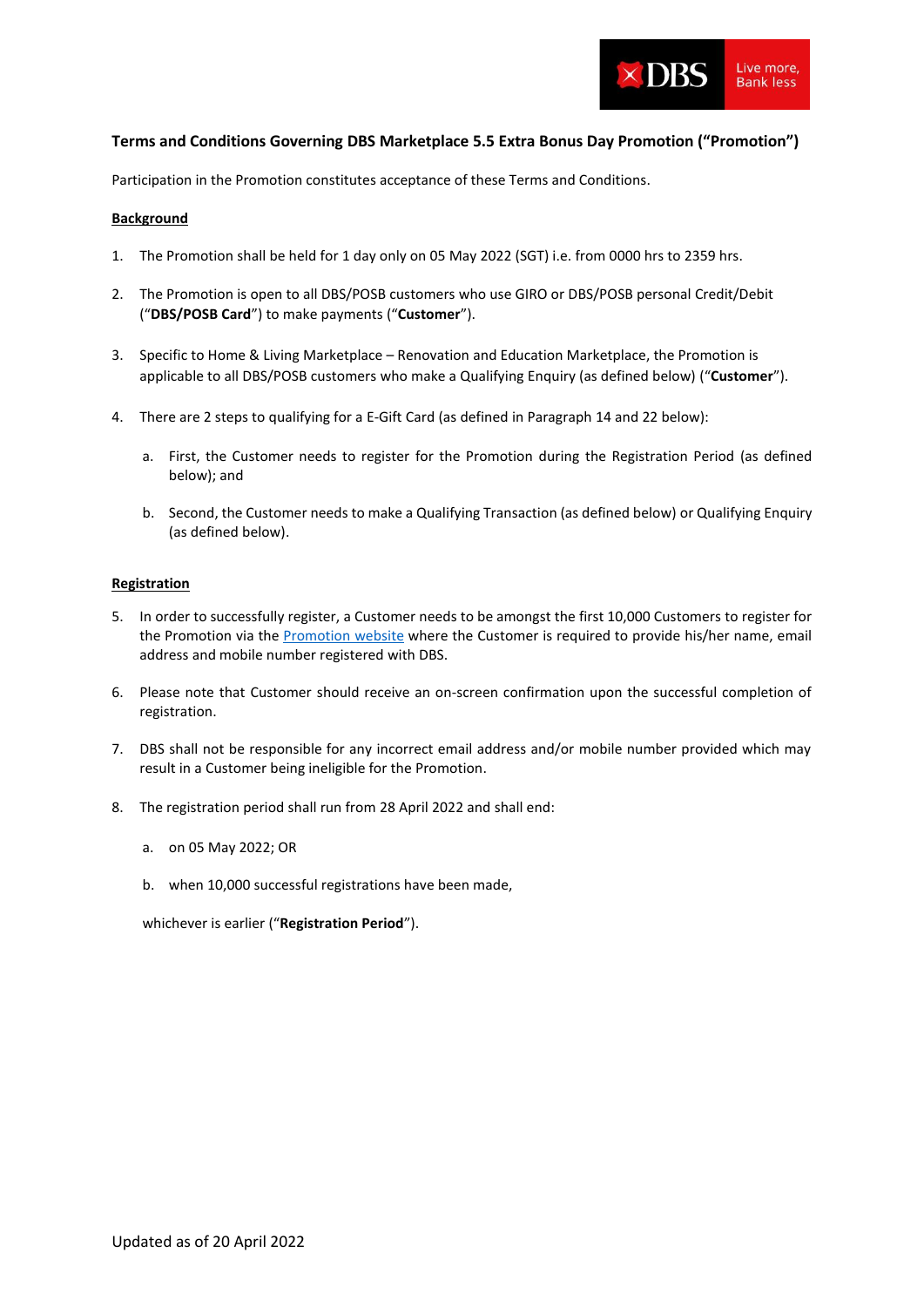

# **Qualifying Transaction**

9. Once the Customer has successfully registered during the Registration Period, the Customer needs to qualify by making at least one of the following transactions on 05 May 2022, as featured on [DBS Marketplace](https://www.dbs.com.sg/personal/dbsmarketplacesextrabonusday.page?pid=sg-dbs-pweb-marketplace-extrabonusday-55-tncs-MPEBD) and as fulfilled by the Participating Partners as listed below ("**Qualifying Transaction(s)**"):

| <b>Marketplace</b>                     | <b>Qualifying Transaction to</b><br>enjoyS\$10 Klook E-Gift Card                                                                                                                                   | <b>Participating Partners</b>                                                                                                                                                                                                                                                                                                                                                                                                                                                                                                                                                                             | <b>Payment</b><br>Mode                        |
|----------------------------------------|----------------------------------------------------------------------------------------------------------------------------------------------------------------------------------------------------|-----------------------------------------------------------------------------------------------------------------------------------------------------------------------------------------------------------------------------------------------------------------------------------------------------------------------------------------------------------------------------------------------------------------------------------------------------------------------------------------------------------------------------------------------------------------------------------------------------------|-----------------------------------------------|
| <b>DBS</b> Education<br>Marketplace    | Any transaction for an education<br>deal offered by either of the 2<br><b>DBS Education Marketplace</b><br>Participating Partners.<br>Note: Not applicable for classes<br>that are free.           | <b>Flying Cape</b><br>1.<br>88 Tuition<br>2.                                                                                                                                                                                                                                                                                                                                                                                                                                                                                                                                                              | • DBS / POSB<br>Card                          |
| DBS Travel &<br>Leisure<br>Marketplace | Any transaction with a minimum<br>spend of S\$50 for a deal fulfilled<br>by the DBS Travel & Leisure<br><b>Marketplace Participating</b><br>Partners.<br>Merchants' terms and conditions<br>apply. | 1. Agoda<br>2. Expedia<br>3. GlobalTix<br>4. Go City<br>5. Klook<br>6. NoName Booking<br>7. Price Breaker<br>8. Singapore Airlines<br>9. Travel Trade Marketplace<br>10. Capri By Fraser, Johor Bahru (Bookings<br>made using DBS Extra Bonus Day<br>promo code)<br>11. Capri By Fraser, Bukit Bintang<br>(Bookings made using DBS Extra Bonus<br>Day promo code)<br>12. Fraser Place Puteri Harbour (Bookings<br>made using DBS Extra Bonus Day<br>promo code)<br>13. Capri by Fraser, Ho Chi Minh City<br>14. PARKROYAL COLLECTION Pickering<br>(Bookings made using DBS Extra Bonus<br>Day promo code) | • DBS / POSB<br>Card                          |
| DBS Home &<br>Living<br>Marketplace    | Sign up for either:<br>Mobile plan of S\$12 per<br>1.<br>month and above or<br>Broadband plan<br>2.<br>from our Participating Telco<br>Partners on Home & Living<br>Marketplace.                   | 1. Changi Mobile<br>2. MyRepublic<br>3. Vivifi (Purchases made using DBSMP<br>promo code)                                                                                                                                                                                                                                                                                                                                                                                                                                                                                                                 | • DBS / POSB<br><b>Credit Card</b>            |
|                                        | Sign up for an electricity plan<br>from our Participating Electricity<br>Partners on Home & Living<br>Marketplace.                                                                                 | 1. PacificLight Energy (Purchases made<br>using DBS40 promo code)                                                                                                                                                                                                                                                                                                                                                                                                                                                                                                                                         | • DBS / POSB<br>Credit Card<br>$\bullet$ GIRO |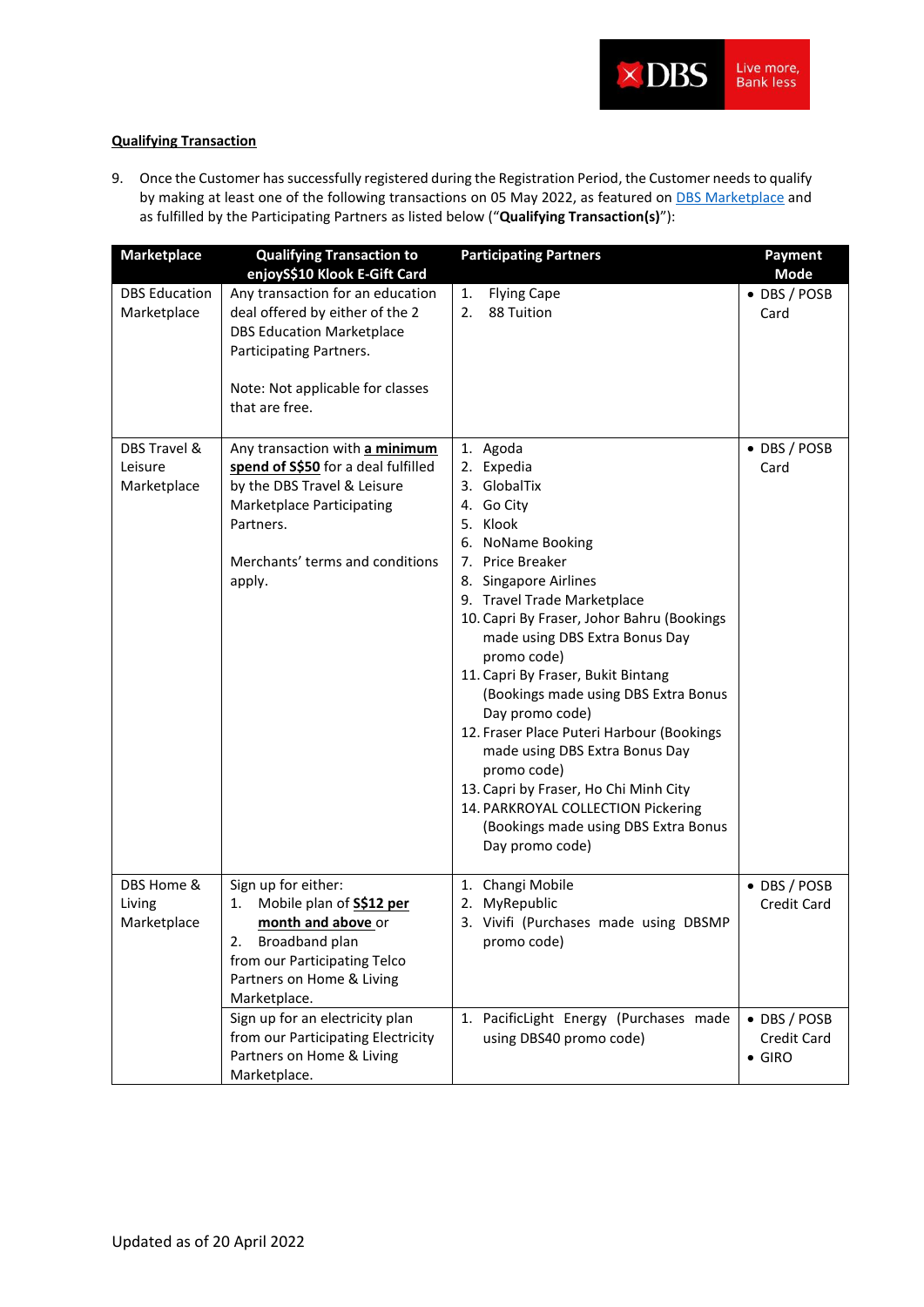|  | DBS |
|--|-----|
|  |     |
|  |     |

Live more, **Bank less** 

| Any transaction with a minimum      | 1. The Sustainability Project (Purchases | • DBS / POSB |  |
|-------------------------------------|------------------------------------------|--------------|--|
| spend of S\$50 for a deal fulfilled | made using DBS5 promo code)              | Credit Card  |  |
| by the DBS Home & Living            |                                          |              |  |
| <b>Marketplace Participating</b>    |                                          |              |  |
| Partners.                           |                                          |              |  |
|                                     |                                          |              |  |
| Merchants' terms and conditions     |                                          |              |  |
| apply.                              |                                          |              |  |

- 10. Specific to Home & Living Marketplace, in order to be deemed a Qualifying Transaction, Customers are required to sign up for any of the 2 Participating Partner's price plansthrough the DBS Marketplace platform and select DBS/POSB Credit Card as the payment mode.
- 11. Where a DBS/POSB Card is used as the payment method, the transaction shall only be deemed a Qualifying Transaction if the DBS/POSB Card was not suspended, cancelled or terminated by DBS and in good standing (i.e. to abide by the terms and conditions listed in th[e DBS Card Agreement\)](https://www.dbs.com.sg/iwov-resources/pdf/cards/dbs-agreement-2019.pdf) throughout the Promotion and when the E-Gift Card (as defined in Paragraph 14 below) is sent.
- 12. For the avoidance of doubt, Qualifying Transactions incurred by a Customer with a supplementary DBS/POSB Card in respect of the Promotion shall be eligible for the Promotion.
- 13. Posted Transactions will only be considered Qualifying Transactions after registration. Posted Transactions that are refunded will not be considered Qualifying Transactions. "**Posted Transactions**" means a transaction that is only fulfilled after a merchant has performed settlement.
- 14. Subject to the conditions set out in Paragraph 8, the Promotion allows each Customer with a Qualifying Transaction ("**Qualified Customer**") to receive a S\$10 Klook E-Gift Card ("**E-Gift Card**") on any Qualifying Transaction charged on 05 May 2022 and posted within 7 calendar days after 05 May 2022. DBS shall not be responsible for any failure or delay in posting of sales transactions which may result in the Customer being ineligible for the promotion.
- 15. The maximum E-Gift Card a Qualified Customer can receive is S\$10 per Qualified Customer ("**E-Gift Card Cap**"), regardless of the number of DBS/POSB Cards that he/she has and the number of Qualifying Transactions he/she made on 05 May 2022.
- 16. The E-Gift Card is valid for the first 10,000 successful Qualifying Transactions made on 05 May 2022 on DBS Marketplace and/or all Participating Partners.
- 17. The E-Gift Card will be sent to Customer's bank registered email address by 30 June 2022. If Customer does not have a valid email address that is registered to the bank, the E-Gift Card shall be forfeited.
- 18. The E-Gift Card is strictly non-transferable and non-assignable.

### **Qualifying Enquiry**

19. Once the Customer has successfully registered during the Registration Period, the Customer needs to qualify by making at least one of the following enquiries on 05 May 2022, as featured o[n DBS Marketplace](https://www.dbs.com.sg/personal/dbsmarketplacesextrabonusday.page?pid=sg-dbs-pweb-marketplace-extrabonusday-55-tncs-MPEBD) and as fulfilled by the Participating Partners as listed below ("**Qualifying Enquiry(s)**"):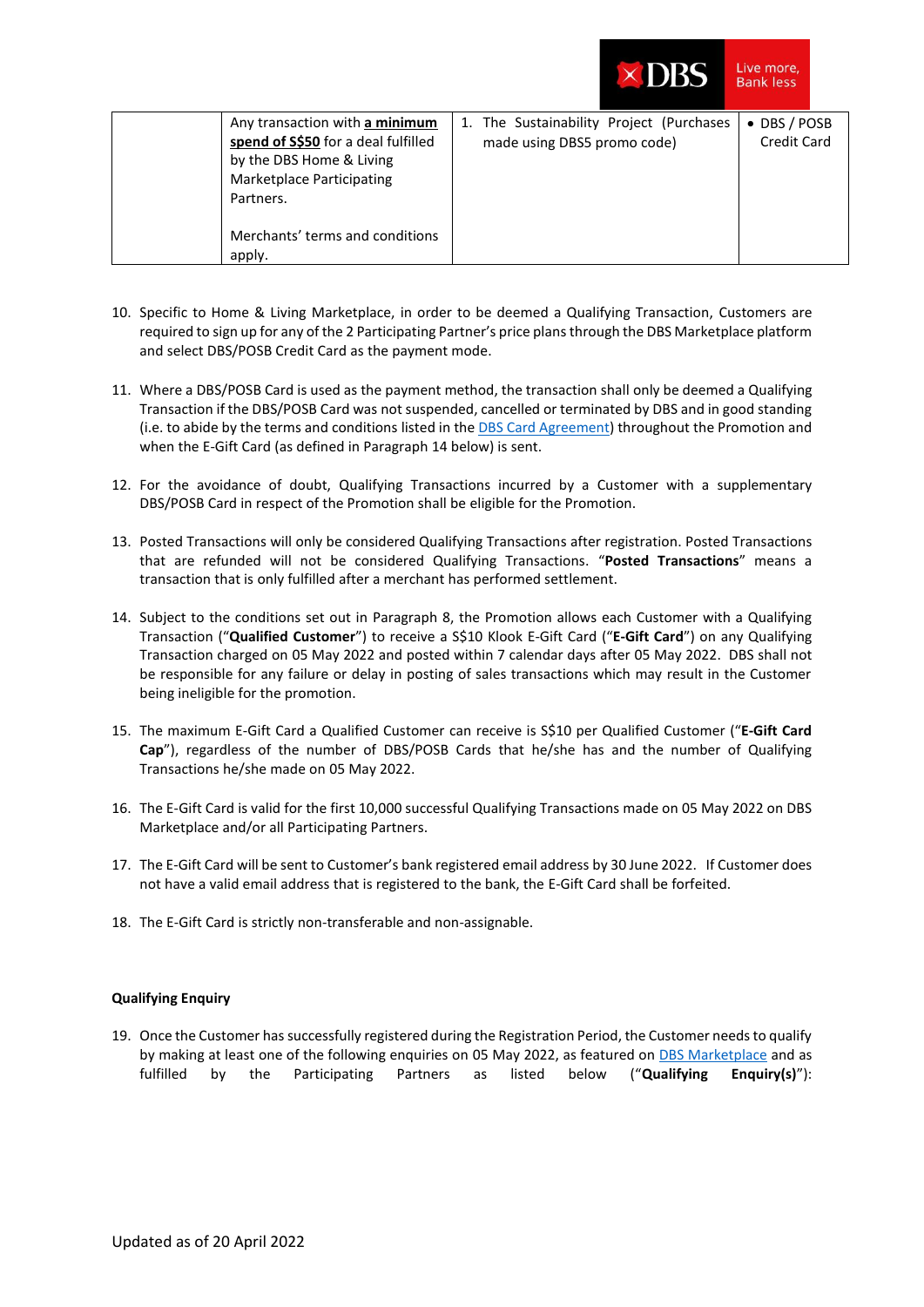

|  | ive more, |
|--|-----------|
|  | ank less  |

| <b>Marketplace</b>                  | Qualifying Enquiry to enjoy S\$10 Klook E-<br><b>Gift Card</b>                                                                                                                                                                                 | <b>Participating Partners</b>      | <b>Payment Mode</b> |
|-------------------------------------|------------------------------------------------------------------------------------------------------------------------------------------------------------------------------------------------------------------------------------------------|------------------------------------|---------------------|
| DBS Home &<br>Living<br>Marketplace | Any enquiry for a renovation quote<br>fulfilled by the DBS Home & Living<br>Participating Renovation partners.<br>Merchants' terms and conditions apply.                                                                                       | 1. Renonation<br>Qanvast<br>2.     | <b>NA</b>           |
| <b>DBS</b> Education<br>Marketplace | 1. Pal Solutions: Any successful enquiry<br>of class from Education Marketplace<br>2. Learner Net: Any successful signup of<br>trial class or purchase of class from<br><b>Education Marketplace</b><br>Merchants' terms and conditions apply. | 1. Pal Solutions<br>2. Learner Net | <b>NA</b>           |

- 20. Specific to Home & Living Marketplace partners (i.e. Renonation and Qanvast), to be deemed as Qualifying Enquiries, Customers are required to be fulfil the following conditions:
	- a. **Renonation**: Customers who submit a renovation enquiry successfully on 05 May 2022 and passed Renonation's first round of assessment whereby Customers will be contacted via phone call or SMS within 3 working days.
	- b. **Qanvast**: Customers who submit a renovation enquiry successfully with a renovation budget of above S\$20,000 on 05 May 2022 and residential Temporary Occupation Permit ("**TOP**") date is within 6 months from 05 May 2022.
- 21. Specific to Education Marketplace partners (i.e. Pal Solutions and Learner Net), to be deemed as Qualifying Enquiries, Customers are required to fulfil the following conditions:
	- a. **Pal Solutions**: Customers from Education Marketplace who submit an enquiry successfully on 05 May 2022 and subsequently sign up for Pal Learning/Solutions trial class and/or full packages within 1 week.
	- b. **Learner Net**: Customers from Education Marketplace who sign up successfully for a trial class or purchase of class on 05 May 2022
- 22. Subject to the conditions set out in Paragraph 20 and 21, the Promotion allows each Customer with a Qualifying Enquiry ("**Qualified Customer**") to receive a S\$10 Klook Gift E-Gift Card ("**E-Gift Card**") on any Qualifying Enquiry made on 05 May 2022. DBS shall not be responsible for any failure or delay in enquiry fulfilment which may result in the Customer being ineligible for the promotion.
- 23. The maximum E-Gift Card a Qualified Customer can receive is S\$10 per Qualified Customer ("**E-Gift Card Cap**"), regardless of the number of Qualifying Enquiries he/she made on 05 May 2022.
- 24. The E-Gift Card is valid for the first 10,000 successful Qualifying Transactions **or** Qualifying Enquiries made on 05 May 2022 on DBS Marketplace and/or all Participating Partners. For avoidance of doubt, each Customer will only be eligible for a maximum of one (1) S\$10 Klook Gift E-Gift Card if they make both Qualifying Transactions and Qualifying Enquiries. Customer does not need to make both Qualifying Transactions and Qualifying Enquiries to be eligible for \$10 Klook E-Gift Card.
- 25. The E-Gift Card will be sent to Customer's bank registered email address by 30 June 2022. If Customer does not have a valid email address that is registered to the bank, the E-Gift Card shall be forfeited.
- 26. The E-Gift Card is strictly non-transferable and non-assignable.